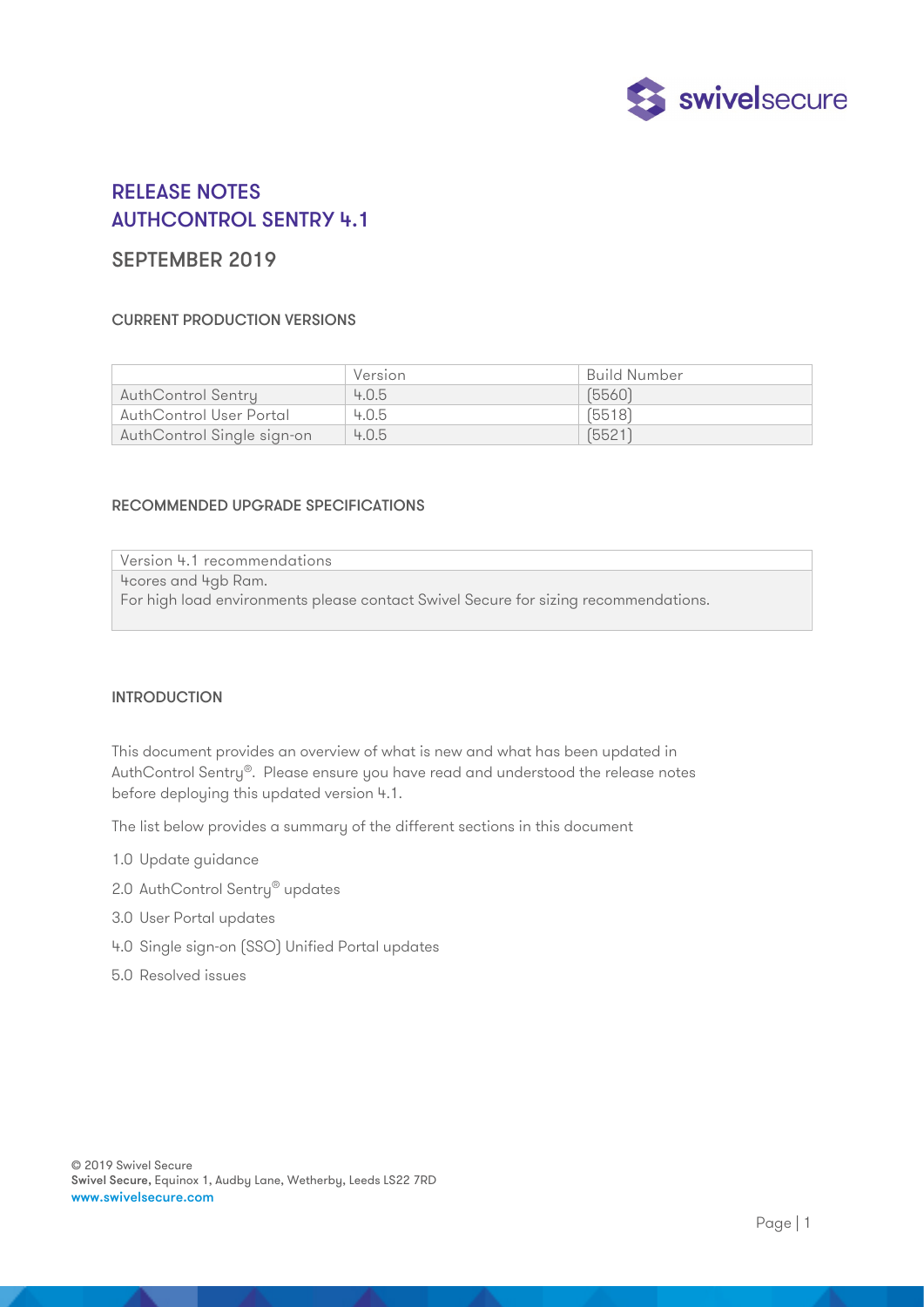

# 1.0 UPDATE GUIDANCE

This section provides basic guidance on updating your AuthControl Sentry<sup>®</sup> appliance using our YUM update service. If you require additional assistance please contact your [Swivel Secure Partner,](https://swivelsecure.com/partners/find-a-partner/) or if you have a maintenance agreement in place, contact the [Swivel Secure Support team.](https://supportdesk.swivelsecure.com/login/user)

- Only direct upgrades from AuthControl Sentry® V4.x are supported. If you have a previous version of AuthControl Sentry®, please contact your Swivel Secure Partner or Swivel Secure Support team.
- Upgrades require a V4.x license
- Internet Access is required
- Working external DNS is required

#### 1.1 SPECIFICATION REQUIREMENTS

Before commencing the update, please ensure your Swivel Secure appliance or appliances meet the required specification below.

The required specifications for AuthControl Sentry® V4 virtual appliances.

- 2GB RAM (minimum), 4GB RAM Recommended
- 2 cores Minimum, 4 cores recommended
- 80GB HDD (Thick Provisioned)
- VMware ESX/ESXi 4 or above
- 1 vNIC (minimum)
- Hardware only please ensure your hardware appliance has sufficient memory to perform the upgrade before starting

For high load virtual environments more resources (Memory & CPU) can be added. Please contact [supportdesk@swivelsecure.com](mailto:supportdesk@swivelsecure.com) for more information as additional settings may be required.

For virtual appliances - ensure you take a snapshot before you start

For hardware appliances - ensure you take a full backup through the CMI before you start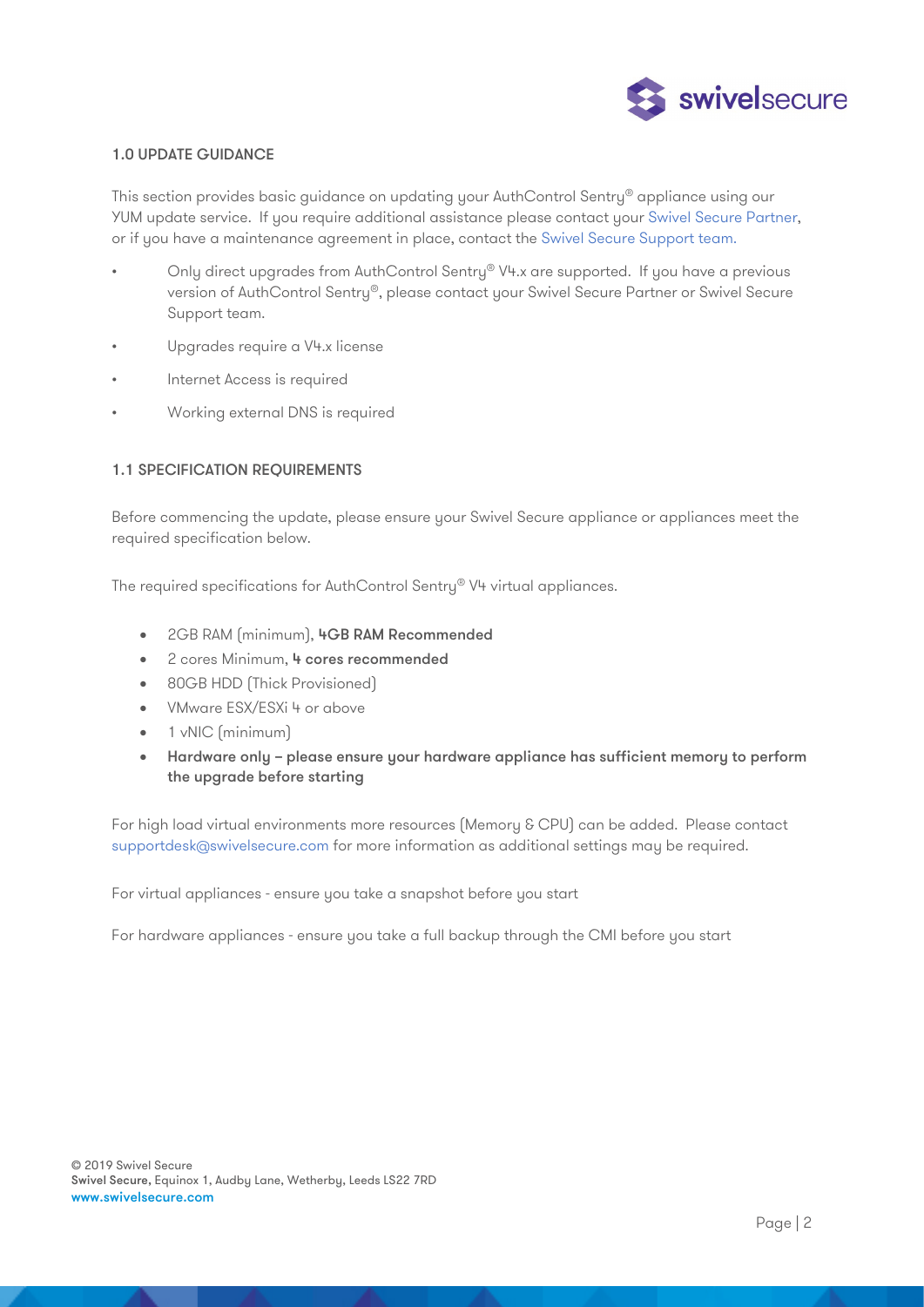

# 1.2 PERFORMING THE UPDATE

To perform the update, please connect to the Console/CMI and navigate to Menu > Administration > Update Appliance.



The order in which you perform a system update is important. Please follow the order below:

- 1. CMI Please ensure you logout and then back in again after CMI Update.
- 2. System (Linux OS, services, drivers, etc). There may be a requirement to perform multiple system updates depending on your current version. Please re-run the system update until no further updates are required. After each system update, a reboot should be performed.
- 3. AuthControl Sentry®



If you have an high availability (HA) environment, update the standby appliance first. Once successful, update the primary appliance.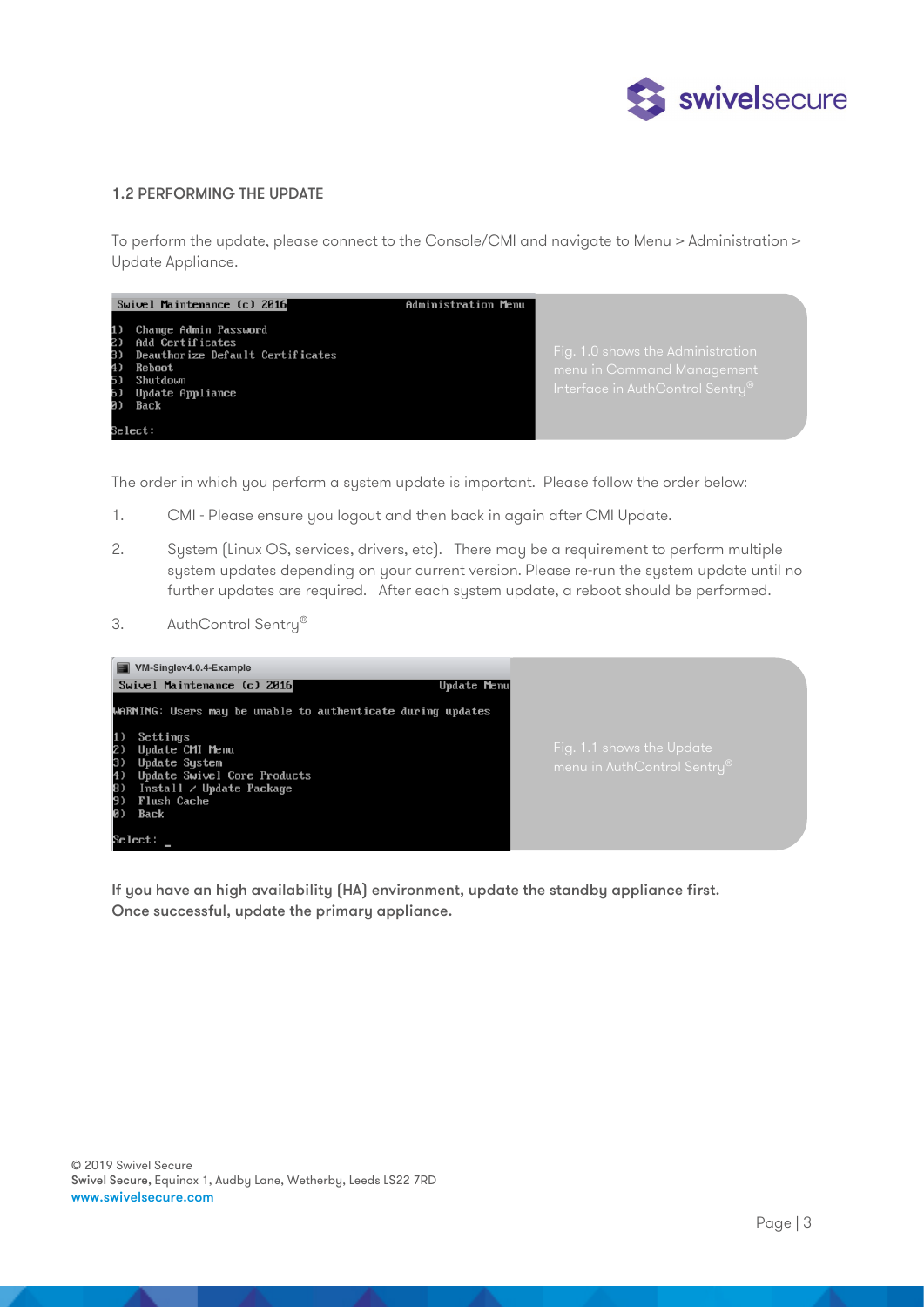

#### 2.0 AUTHCONTROL SENTRY®

This section lists all the changes to the AuthControl Sentry®.

- 2.1 Added possibility to authenticate non-users for multiple repositories by adding "ANY" option to "Server to use to attempt to authenticate non-users" in "Repository > Servers" (CO-887)
	- Users that do not appear in the AuthControl Sentry® database can now be authenticated against multiple repositories using the username/password for the repository. This aids in the migration of users to the Swivel Secure AuthControl Sentry® platform
- 2.2 New Transport:
	- FoxBox SMS Gateway (CO-892)
	- AppDragon SMS Gateway (CO-919)
- 2.3 Added option to "Use password mask as policy" (CO-906)
	- Previously the Password mask option was only used for system generated passwords. It has now been made available to the Change Password section in User Portal to control when a user creates a new password and is enabled through a policy.
- 2.4 Added new button "Reset PIN/Password" in user administration. This allows to change both PIN and Password and send a single credentials email. (CO-907)
	- This allows changing both PIN and Password and to send a single credentials email rather than having to change each one individually.
- 2.5 Changed Mobile Provisioning to immediately delete existing Security Strings when the administrator requests the provision. This is instead of removing them only when the process is complete (CO-866)
	- Existing Security Strings will be deleted immediately when the Administrator requests a new mobile Provision. Previously this would happen on completion of the provisioning process for the user's new device. This posed a risk: a lost mobile phone could still be used to authenticate, until the new device was fully provisioned.
- 2.6 Added new button "Abort sync" in user administration. This provides the ability to abort the current running User Sync job. (CO-896)
	- This allows to abort the currently running User Sync job.
- 2.7 Added the possibility to choose Mobile App version in PNA Transport (CO-972)
- 2.8 Changed repository names to be case-insensitive. (CO-300)
- 2.9 Updated encryption ciphers for SSH Daemon supported ciphers are now aes128-ctr, aes192-ctr and aes256-ctr - (AP-228)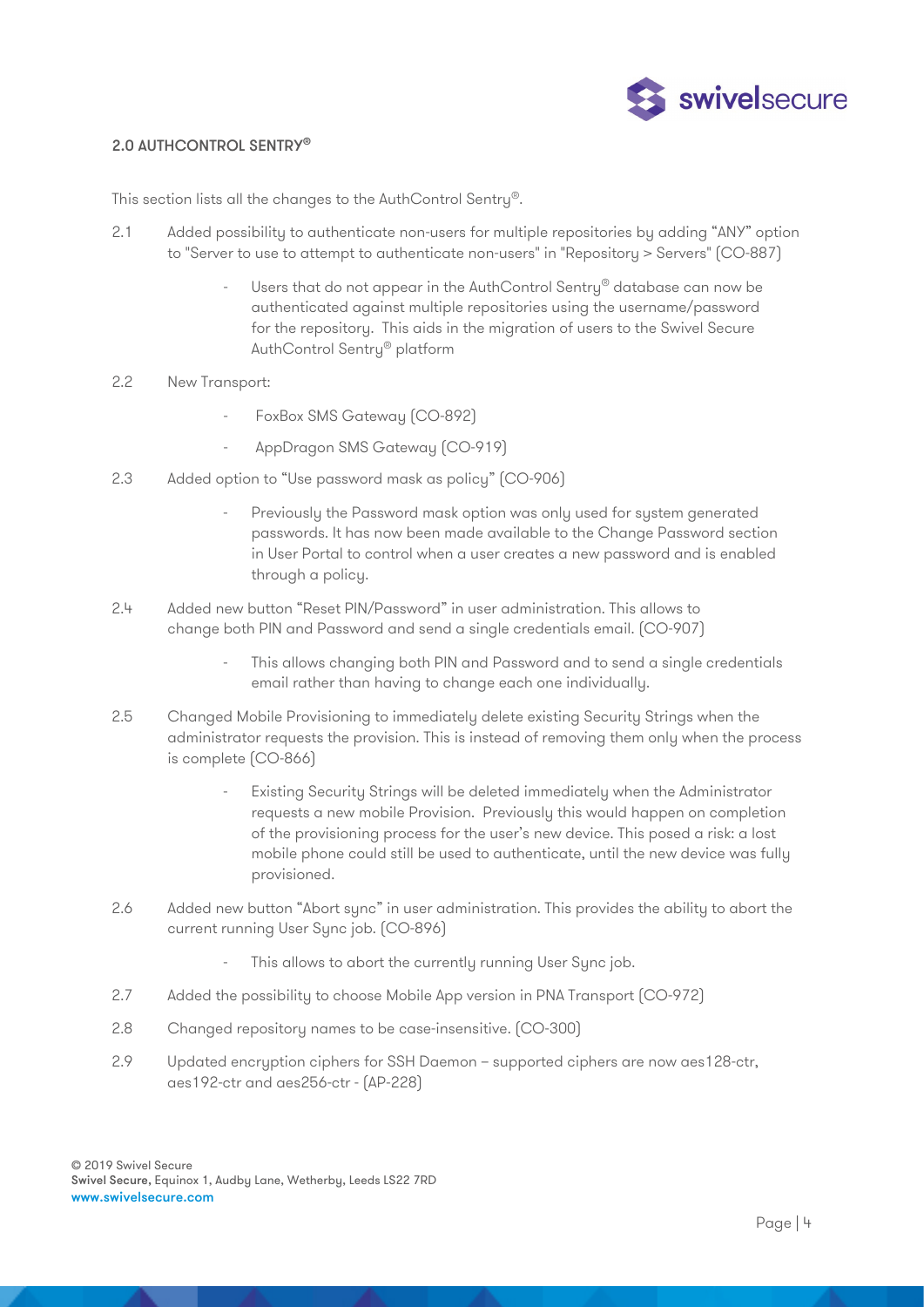

#### 3.0 USER PORTAL UPDATES

This section lists all the enhancements to the User Portal feature within AuthControl Sentry®.

- 3.1 Added Change Password option (when using local repository only) (UP-63)
	- This allows a user to change the password to something they choose, rather than have a random password generated by AuthControl Sentry®
- 3.2 Check password mask when using change password option. Requires "Use password mask as policy" enabled (CO-906)
	- The password mask determines the length and type of characters allowed when creating or changing passwords. It requires "Use password mask as policy" enabled. This is used in conjunction with UP-63 above.
- 3.3 Added Branding customisation feature (UP-64)
	- Allows the customisation of colours, logos and backgrounds for the user portal.

# 4.0 SINGLE SIGN-ON (SSO) UNIFIED PORTAL UPDATES

This section lists all the changes within the SSO functionality of AuthControl Sentry®

- 4.1 Added branding customisation feature (SE-214)
	- Allows the customisation of colours, logos and backgrounds for the Unified Portal
- 4.2 Added IP forwarding header to allow the usage of load balancing with SSO (SE-201)
	- SSO rules allow checking users IP address in policy, if this is hidden by the load balancer, then it can't be used. Most load balancers allow forwarding of HTTP headers to identify original users IP address, which can now be accessed by SSO
- 4.3 Improved navigability in authentication (added back button) (SE-207)
	- If a user makes a mistake when authenticating at the Unified Portal, it is no longer necessary to close the browser and start again. A back button has been added which allows a user to return to the start of the authentication.
- 4.4 Changed SAML IDP-initiated flow. It no longer requires a redirect to the Service Provider before authentication. (SE-177)
	- SAML IDP-initiated authentications no longer require a redirect to the Service Provider before authentication
- 4.5 Added new authentication method: PICpad (SE-213)
	- PIC pad is now available for use in the Unified Portal for SSO.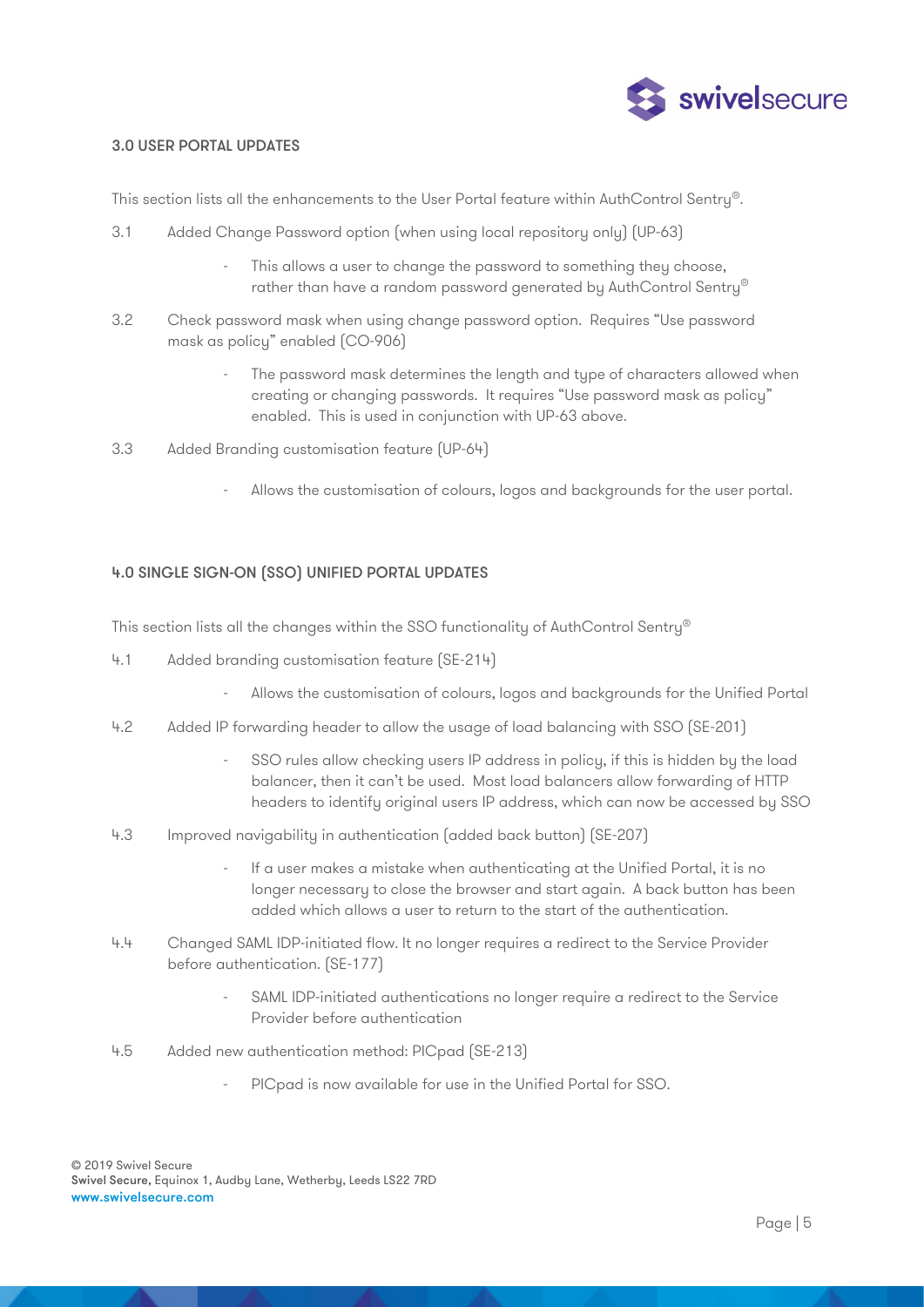

- 4.6 Added new rule: Mobile App, checks if the user has a provisioned device (SE-211)
	- Single sign-on now has the ability, to check to see if the user has a provisioned device (AuthControl Mobile®), as part of the SSO rules.
- 4.7 Added the possibility to change PIN for first login when the user has this policy (CO-908)
	- When configured, users accessing Unified Portal and authenticating for the first time are redirected to the User Portal to change their PIN.
- 4.8 Added multi-factor authentication (MFA) support to authentication methods (SE-219)
	- Using SSO rules it is possible to create a specific order for authentications for MFA to take place. It is possible to configure as many authentication options as you have available. This could be any combination of username & password, TURing, PINpad®, PICpad, SMS, AuthControl Mobile® OTC, AuthControl Mobile® PUSH, Hardware Token, AuthControl Voice or fingerprint.
- 4.9 Added support for UTF-8 in localization (for ex: Japanese characters) (SE-216)
	- This provides support for the correct display of additional characters (e.g. Japanese characters).
- 4.10 Changed Images upload to work properly in HA environment (SE-220)
	- The location of stored and uploaded images has been changed, so only a single upload is required, and the images will be synchronised between HA devices. Previously images needed to be uploaded to each appliance in HA pair.
- 4.11 Username is taken from X509 client certificate automatically (SE-221)
- 4.12 Single sign-on Group rule now works when using alternative usernames (CO-912)
- 4.13 Single sign-on now displays real username on login with alternative usernames (CO-901)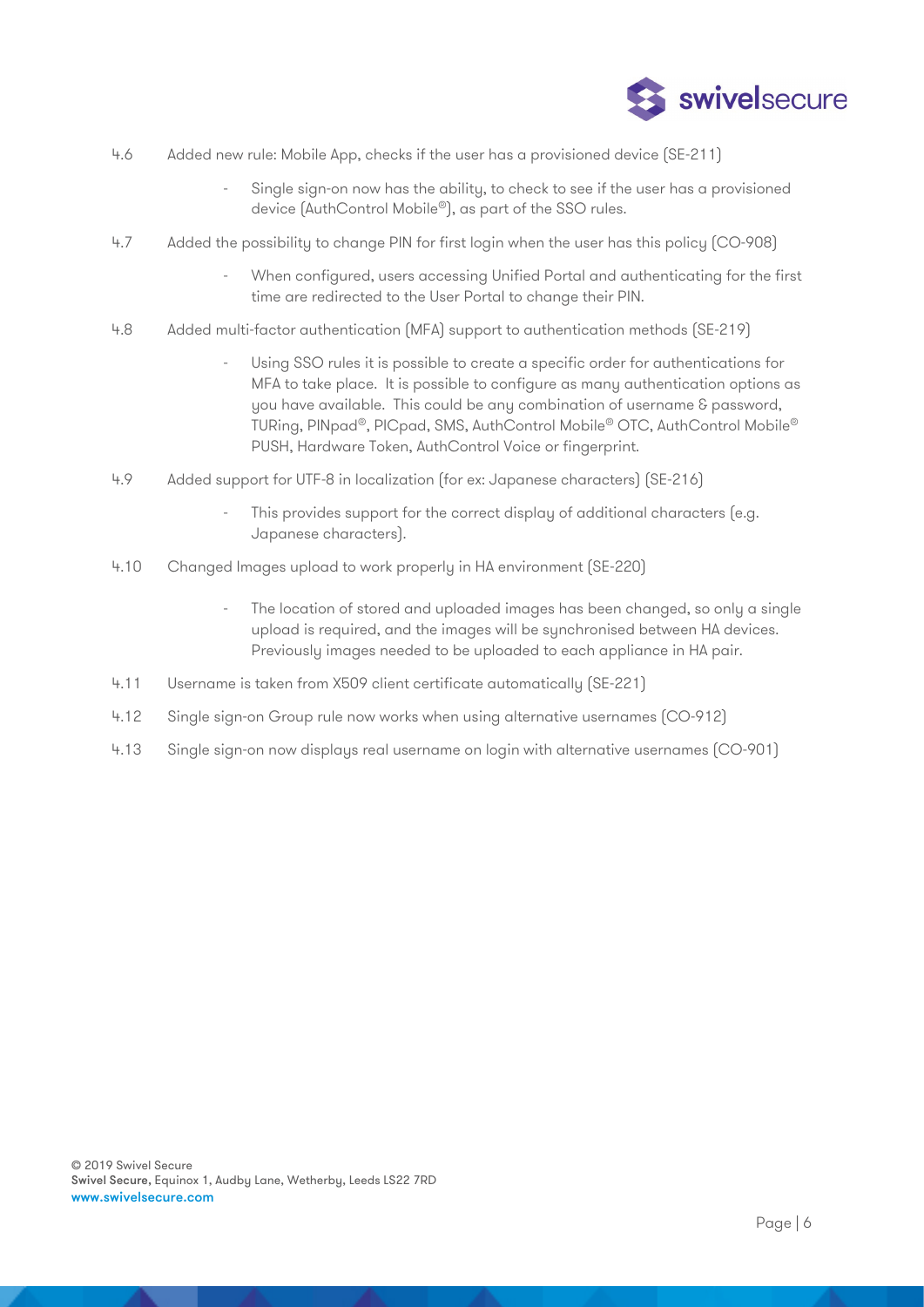

#### 5.0 RESOLVED ISSUES

This section lists all the bug fixes within the AuthControl Sentry® platform.

- 5.1 Fixed issue with using cached passwords on AuthControl Desktop® (CP-94)
- 5.2 Fixed issue where credential email was sent even if new credentials were not set. Now it requires Policy "Auto. set credentials on user creation" to be enabled (CO-904)
- 5.3 Fixed issue when "require password" was set to true, changing the PIN is User Portal would return error (CO-905)
- 5.4 Fixed issue with initial credentials not being imported on first user sync when "Auto-Set Credentials on User Creation" is disabled (CO-910)
- 5.5 Fixed issue with Mobile app provisioning failing when using User Portal QR Code together with OATH Mode (CO-899)
- 5.6 Fixed migration failure when source database was Oracle (CO-913)
- 5.7 Fixed User Portal confirmation code failing in HA (CO-898)
- 5.8 Fixed SMTP messages encoding when using non-ASCII characters (CO-902)
- 5.9 Fixed Transport Queue (Active-MQ) not sending messages (CO-911)
- 5.10 Fixed accounts not being locked when authenticating with Username and Password within the single sign-on functionality (SE-212)
- 5.11 Fixed AuthControl Desktop® risk-based authentication (RBA) not requesting offline Security Strings (CP-79)
- 5.12 Fixed Favicon so it now shows in Sentry Core Administration console (CP-932)
- 5.13 Resolved issue where under certain circumstances MON service does not react to a tomcat failure in HA deployment - (AP-227)
- 5.14 Removed Windows Gina Menu (CO-1038)
- 5.15 Fixed MS-CHAP challenge check (CO-702)